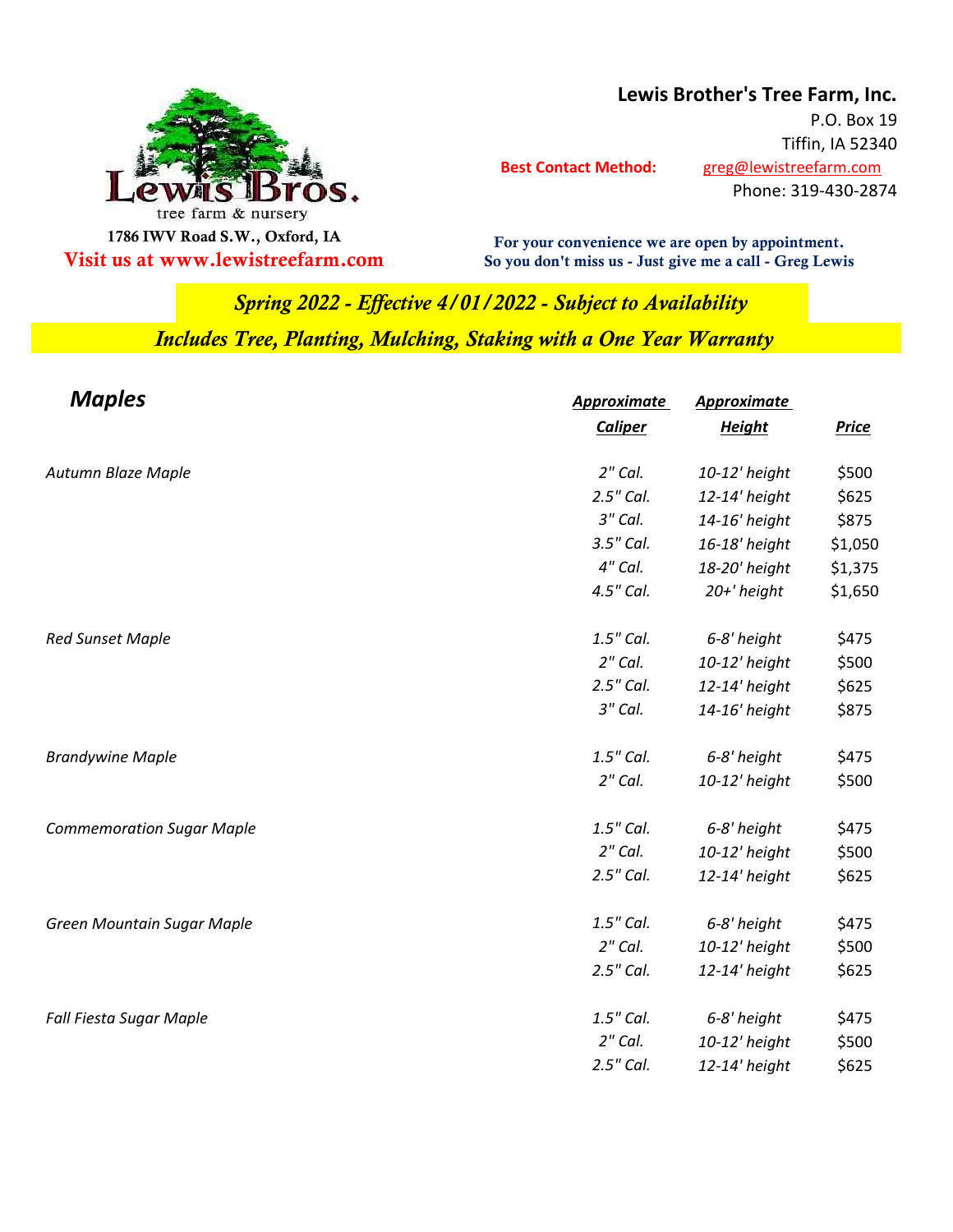| <b>Birch</b>     | <b>Approximate</b>               |                |  |
|------------------|----------------------------------|----------------|--|
|                  | <b>Height</b>                    | <b>Price</b>   |  |
| Heritage Clump   | 10'-12' height<br>12'-14' height | \$525<br>\$625 |  |
| Whitespire Clump | $10'-12'$ height                 | \$525          |  |
| Paper Bark Clump | 10'-12' height                   | \$525          |  |

| <b>Oaks</b>          | <b>Approximate</b> | <b>Approximate</b> |              |
|----------------------|--------------------|--------------------|--------------|
|                      | <b>Caliper</b>     | <b>Height</b>      | <b>Price</b> |
| Swamp Oak            | 1.5" Cal.          | 6-8' height        | \$475        |
|                      | $2"$ Cal.          | 8-10' height       | \$500        |
|                      | 2.5" Cal.          | 10-12' height      | \$625        |
| <b>Bur Oak</b>       | 1.5" Cal.          | 6-8' height        | \$475        |
| Pin Oak              | 1.5" Cal.          | 6-8' height        | \$475        |
|                      | $2"$ Cal.          | 8-10' height       | \$500        |
|                      | 2.5" Cal.          | 10-12' height      | \$625        |
|                      | 3" Cal.            | 12-14' height      | \$875        |
| Scarlet Oak          | 1.5" Cal.          | 6-8' height        | \$475        |
|                      | $2"$ Cal.          | 8-10' height       | \$500        |
|                      | 2.5" Cal.          | 10-12' height      | \$625        |
| Heritage English Oak | 1.5" Cal.          | 6-8' height        | \$475        |
|                      | $2"$ Cal.          | 8-10' height       | \$500        |
| <b>Shumard Oak</b>   | 1.5" Cal.          | 6-8' height        | \$475        |
|                      | $2"$ Cal.          | 8-10' height       | \$500        |
|                      | 2.5" Cal.          | 10-12' height      | \$625        |
| Shingle Oak          | 1.5" Cal.          | 6-8' height        | \$475        |
|                      | $2"$ Cal.          | 8-10' height       | \$500        |
| Sawtooth Oak         | 1.5" Cal.          | 6-8' height        | \$475        |
|                      | $2''$ Cal.         | 8-10' height       | \$500        |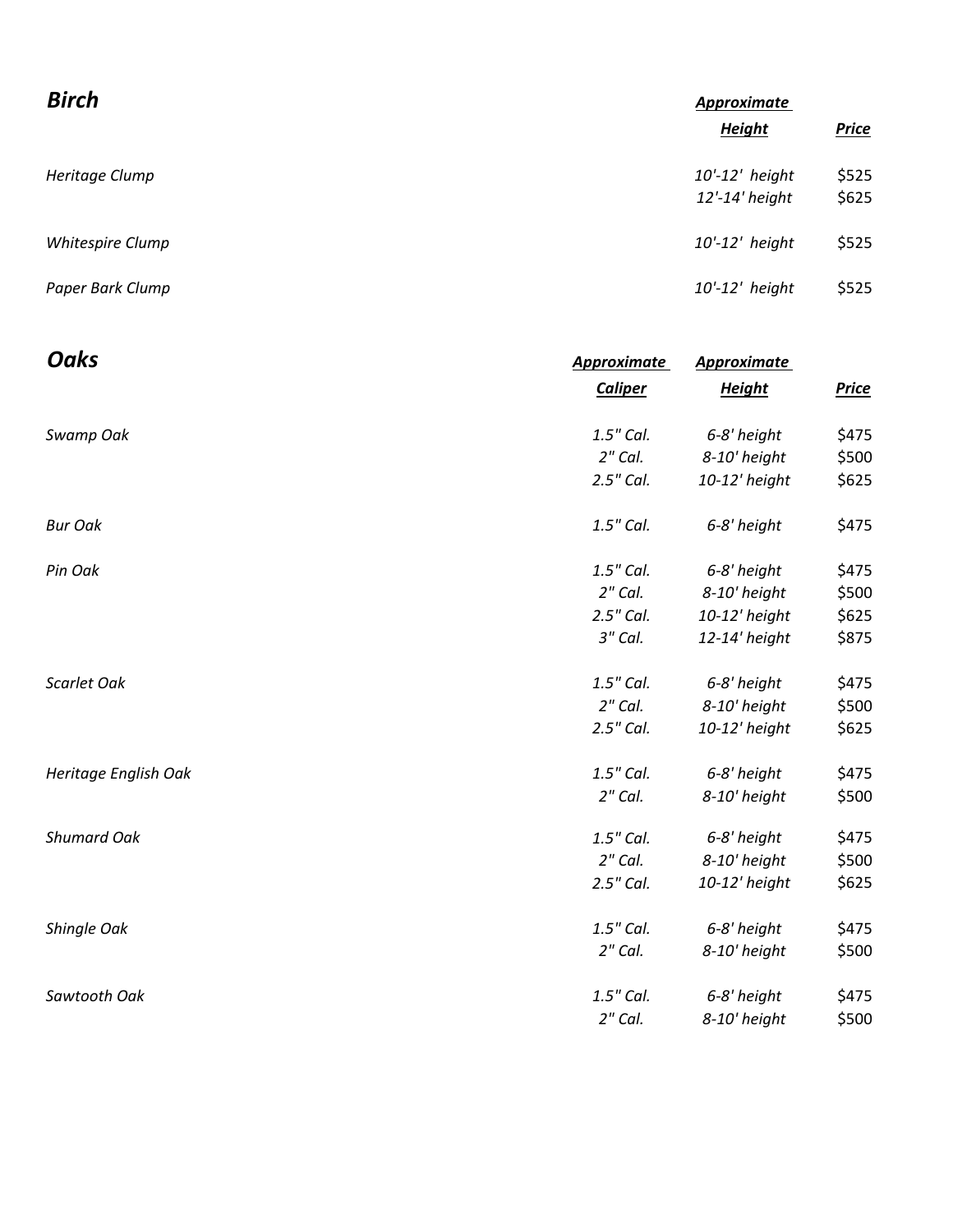| <b>Columnar Oaks</b>      | Approximate<br>Caliper | Approximate<br><b>Height</b> | <b>Price</b> |
|---------------------------|------------------------|------------------------------|--------------|
| <b>Kindred Spirit Oak</b> | 1.5" Cal.              | 6-8' height                  | \$475        |
|                           | $2"$ Cal.              | 8-10' height                 | \$500        |
| Regal Prince Oak          | 1.5" Cal.              | 6-8' height                  | \$475        |
|                           | $2"$ Cal.              | 8-10' height                 | \$500        |

| <b>Other Shade Trees</b> | <b>Approximate</b><br><b>Caliper</b> | <b>Approximate</b><br><b>Height</b> | <b>Price</b> |
|--------------------------|--------------------------------------|-------------------------------------|--------------|
|                          |                                      |                                     |              |
| Skyline Honeylocust      | 1.5" Cal.                            | 6-8' height                         | \$475        |
|                          | $2''$ Cal.                           | 8-10' height                        | \$500        |
|                          | 2.5" Cal.                            | 10-12' height                       | \$625        |
|                          | 3" Cal.                              | 12-14' height                       | \$875        |
| <b>Frontier Elm</b>      | $2"$ Cal.                            | 8-10' height                        | \$500        |
|                          | 2.5" Cal.                            | 10-12' height                       | \$625        |
| <b>Princeton Elm</b>     | $2"$ Cal.                            | 8-10' height                        | \$500        |
|                          | 2.5" Cal.                            | 10-12' height                       | \$625        |
|                          | 3" Cal.                              | 12-14' height                       | \$875        |
| Triump Elm               | 2.5" Cal.                            | 10-12' height                       | \$625        |
|                          | 3" Cal.                              | 12-14' height                       | \$875        |
|                          | 3.5" Cal.                            | 16-18' height                       | \$1,050      |
| Muslewood Hornbeam       | 1.5" Cal.                            | 6-8' height                         | \$475        |
|                          | $2"$ Cal.                            | 8-10' height                        | \$500        |
| Firespire Hornbeam       | 1.5" Cal.                            | 6-8' height                         | \$475        |
|                          | $2"$ Cal.                            | 8-10' height                        | \$500        |
| Kentucky Coffee Tree     | 1.5" Cal.                            | 6-8' height                         | \$475        |
|                          | $2"$ Cal.                            | 8-10' height                        | \$500        |
|                          | 2.5" Cal.                            | 10-12' height                       | \$625        |
|                          | 3" Cal.                              | 12-14' height                       | \$875        |
| <b>Black Tupelo</b>      | 1.5" Cal.                            | 6-8' height                         | \$475        |